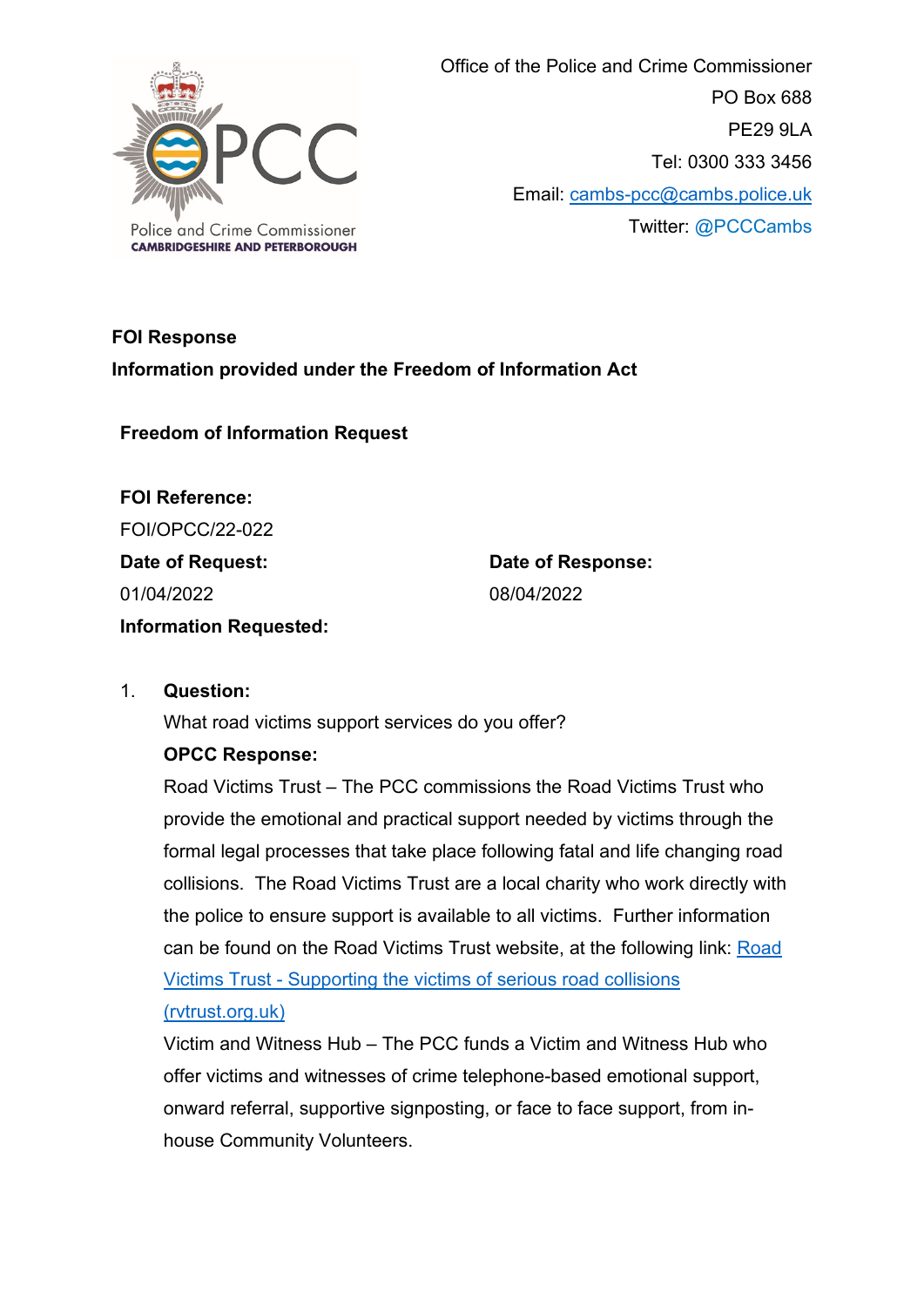#### 2. **Question:**

Who provides your road victims support services?

### **OPCC Response:**

The bereaved families of road traffic incidents, or people who have received life changing injuries, can access support from the Road Victims Trust which is funded by the Cambridgeshire Police and Crime Commissioner. Victims of road crime or incidents which have been defined as a crime can access support from the Cambridgeshire Victim and Witness Hub. This is a universal referral and support service which accepts self-referrals.

### 3. **Question:**

Who is eligible for road victim support?

## **OPCC Response:**

As above the Road Victims Trust provides support to bereaved families and victims with life changing injuries.

The Victim and Witness Hub will support any victim of road crime whatever the nature of the injuries.

### 4. **Question:**

What number/percentage of road victims receive road victims support? **OPCC Response:** 

Forty people accepted support from the Road Victims Trust in 2020/21. Twenty-nine people continued to receive support having been referred prior to the 1st April 2020.

However, this service is offered to all people involved in any fatal crash and may include witnesses.

### 5. **Question:**

What number/percentage of road victims do not take up an offer of road victims support?

### **OPCC Response:**

The OPCC does not hold this information.